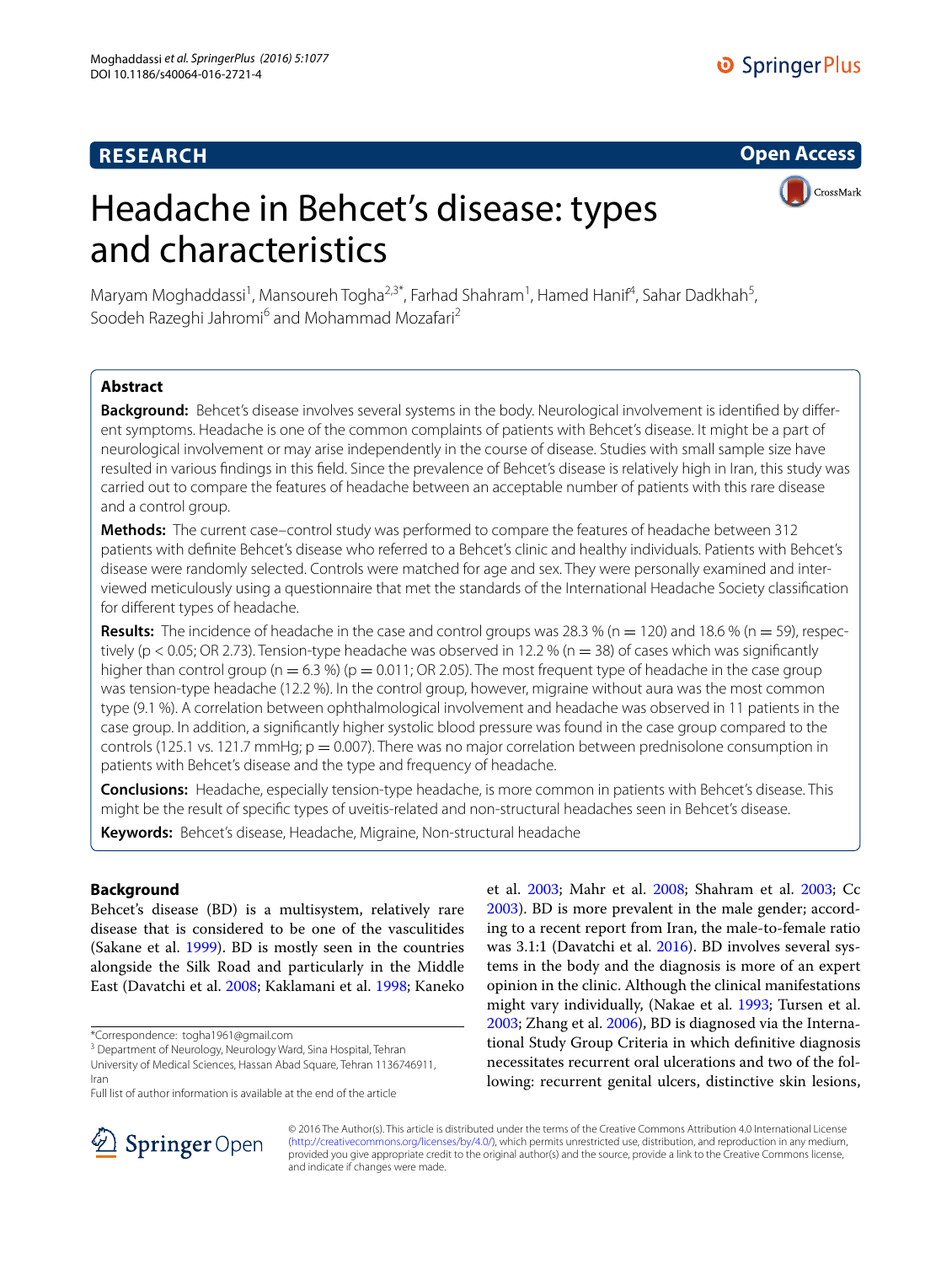eye lesions, and a positive pathergy test (Weichsler et al. [1990](#page-6-11)). In addition to these common features that confirm the diagnosis, BD contains minor manifestations like joint involvement, disorders of large vessels, and gastrointestinal, pulmonary, cardiac, and neurological syndromes. Among all neurological symptoms in BD, headache is the most frequent (Borhani Haghighi et al. [2005](#page-6-12)).

Headache occurrence in patients with BD might indicate onset of neuro-BD (NBD); however, the majority of these headaches are benign (Fountain and Dhurandhar [2014](#page-6-13)). Occasionally, BD is misdiagnosed as aseptic meningitis, multiple sclerosis, or a primary neoplasm (Fountain and Dhurandhar [2014\)](#page-6-13). Although the prevalence of headache in BD is so high that some studies do not consider it as a sign for neurological involvement, it remains as a major complaint of many patients (Weichsler et al. [1990](#page-6-11); Borhani Haghighi et al. [2005\)](#page-6-12). In fact, the rate of neurological involvement varies from 2.5 to 49 % in different studies since some of them do not consider headache as a neurological symptom of BD (Weichsler et al. [1990](#page-6-11); Borhani Haghighi et al. [2005](#page-6-12)). There are many untested theories concerning higher prevalence of specific types of headache in patients with BD (Davatchi et al. [2010;](#page-6-14) Monastero et al. [2003\)](#page-6-15). For instance, a study in Iran illustrated that 57 % of patients experience tensiontype headaches while 28.5 % complain from migraine. This study also mentioned an association between headaches and attacks of oral ulcers in about 12 % and uveoretinitis in 1.5 % of BD patients. However, it did not point out any significant difference between the cases and general population (Sikaroodi et al. [1992\)](#page-6-16). Another questionnaire-based British study revealed the prevalence of recurrent headache to be 82.5 % in BD, with the dominant features of migraine headache pertaining to most headaches (Kidd [2003](#page-6-17)). Moreover, a separate prevalence study demonstrated a significantly higher frequency of migraine without aura in patients with BD (Monastero et al. [2003\)](#page-6-15).

Specific types of headache which cannot be classified as primary and secondary and emerge in the course of BD are called "*non*-*structural headaches of BD*". The prevalence of these types of headaches in BD shows notable variation among different studies (Sakane et al. [1999](#page-6-0)).

Many of the previous studies in this field have focused on the characteristics and specific treatments of headache in BD disease and all have reached challenging results (Monastero et al. [2003](#page-6-15); Sikaroodi et al. [1992](#page-6-16); Kidd [2003](#page-6-17)). Considering the disparities seen between previous investigations and high prevalence of BD in Iran, this study was designed to further delve into the frequency and characteristics of headache in BD with a larger number of cases.

#### **Methods**

The current study was a case–control study performed at the multidisciplinary BD outpatient clinic. The total sample size was 629 (cases plus controls). For almost 4 months, all of the patients admitted to the BD outpatient clinic were consecutively included in the case group. In order to match the case and control groups in terms of socioeconomic characteristics, individuals in the control group were selected from patients in urology and orthopedic clinics of another hospital over a period of almost 5 months and matched for age and sex.

#### **Case group**

The inclusion criterion was a definite diagnosis of BD and patients who did not agree to take part in this study were excluded. The diagnosis of BD was certain in patients in the case group, according to the BD classification criteria of the International Study Group. The patients were randomly selected and interviewed regardless of how long they have been diagnosed with BD. Each patient was individually interviewed and examined. A 2-part questionnaire was used for interviews. The first part included demographic information and general settings of the disease focusing on the clinical course of BD. The second part includes the headache characteristics according to the International Classification of Headache Disorders, second edition (ICHD-2) ([2004](#page-6-18)) and the time relations between headache occurrence and first symptoms of BD. A trained general physician interviewed the patients and filled the questionnaire.

Primary headaches were classified as migraine with aura, migraine without aura, tension-type headaches, and cluster headaches. In accordance with a Turkish study, headaches that started 6 months before the onset of BD or any other headaches occurring after the onset of the disease which did not meet the criteria of international headache society (IHS) for primary headaches were classified as non-structural headaches related to BD (Tursen et al. [2003](#page-6-9)). Any headache along with neurological symptoms (except for classic associating symptoms of primary headaches) according to IHCD-2 was considered as NBD. After being confirmed by an ophthalmologist, severe localized headaches occurring during uveitis attacks were regarded as uveitis-related headaches.

For patients obtaining the characteristics of more than one specific type of headache, the most severe and classified one according to the criteria was investigated. For example, when a combination of a headache secondary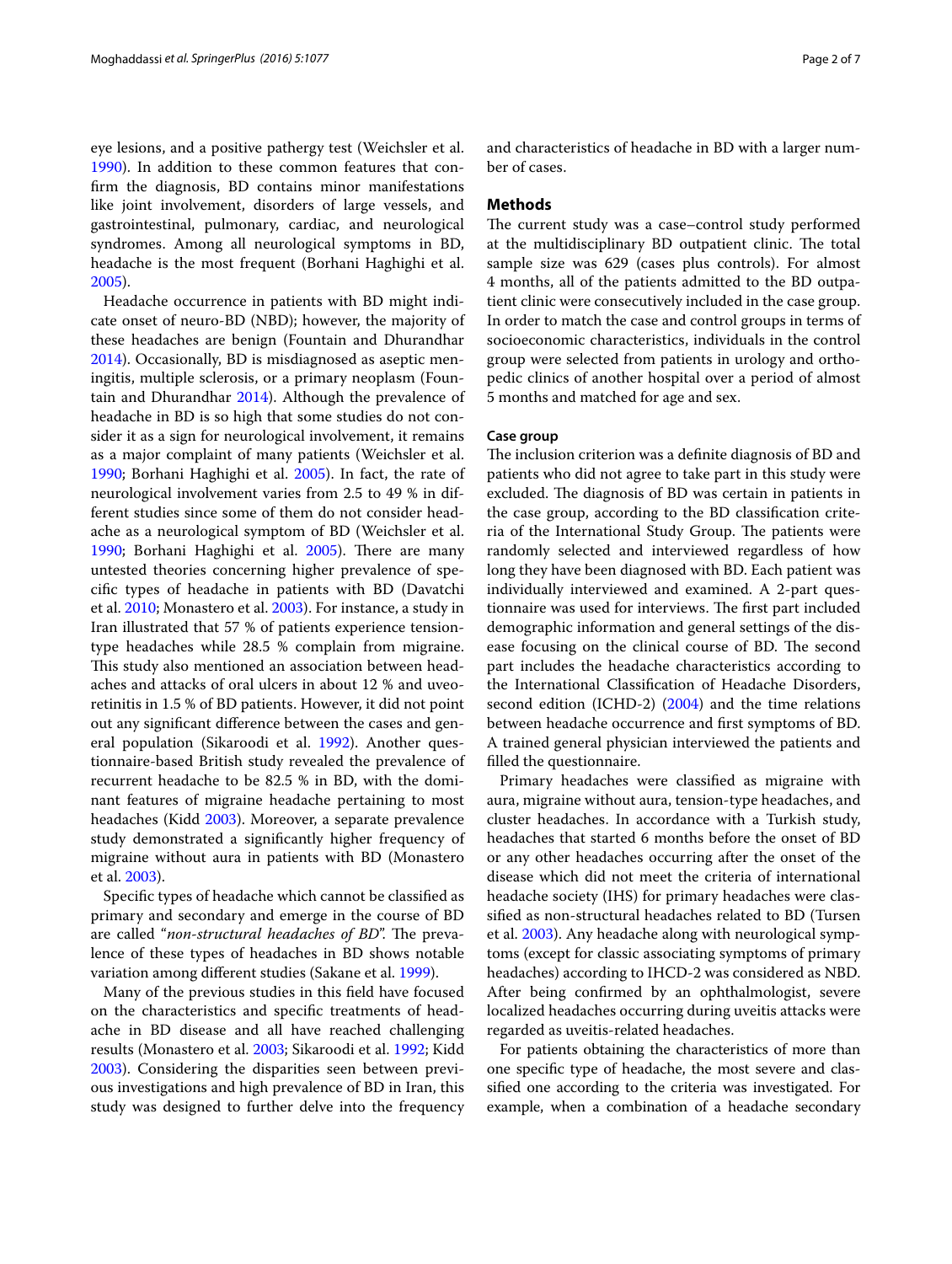to neurological involvement and any other type of headache was present, the first one was considered as the main headache. Patients who had any other clinical findings that could be related to other types of secondary headaches were referred for further investigation. When the proper diagnosis was made, the headaches were classified as one of the secondary types of headache such as headaches due to infections and sinusitis. Patients with reliable medical documents confirming their underlying disease that caused headaches were not sent for further evaluation.

### **Control group**

Subjects in the control group were selected from patients, without BD, who were based in urology and orthopedic clinics in another hospital. The control group included age- and sex-matched subjects for individuals in the case group. Each person filled the aforementioned questionnaire except for the part referring to the duration and onset of BD. Individuals that had any head and neck injury or any other internal disease that could be the reason of their headaches were excluded.

#### **Data analysis**

Statistical package for the social sciences (SPSS) software for windows version 19.0 (IBM Inc., New York, NY, USA) was used to carry out the statistical analyses. In this analysis,  $\alpha = 0.05$  and  $\beta = 0.1$ . Also, 11 % difference in headache prevalence between the two groups was considered. The sample size was calculated to be at least 297 in each group. We used student's t test for comparison of quantitative data and Chi square test for comparison of qualitative data. Moreover, P values less than 0.05 were considered significant.

## **Ethical considerations**

Patients voluntarily participated in this study. Their participation did not interfere with their normal treatment procedure. All of the patients provided written informed consents. Also, the ethics committee of Tehran University of Medical Sciences approved this study.

### **Results**

This study was performed on 312 (139 females and 173 males) patients in the case group and on 317 (138 females and 179 males) age- and sex-matched controls (Table [1\)](#page-2-0). Both groups were similar in terms of sex distribution ( $p = 0.7$ ). The mean age of participants was 39 years in both groups. The mean duration of BD was  $10.3 \pm 7.63$  years in the case group. The mean systolic blood pressure was significantly different between the case and control groups (125.1 vs. 121.7 mmHg;  $p = 0.007$ ) (Table [1](#page-2-0)).

Our study revealed that the disease-related prevalence of headache was higher among patients with BD. The total prevalence of different types of headache was 28.3 and 18.6 % in the case and control groups, respectively. Tension-type headache was the most common type of headache in the case group with the prevalence of 12.2 %. However, the most common type of headache among the control group was migraine without aura with the prevalence of 9.1 %. It is noteworthy that the frequency of tension-type headache was significantly higher in female patients with BD ( $p = 0.002$ ). There was no report of cluster headache or other autonomic neuralgias in either case or control groups (Table [2\)](#page-3-0).

While headaches secondary to ophthalmological involvement were found in 11 (3.5 %) patients with BD, 10 patients had anterior uveitis. As Table [3](#page-3-1) shows, there was a significant association between headache presence and only one BD manifestation and that manifestation was anterior uveitis ( $p = 0.025$ ). Moreover, 15 patients (4.8 % of patients with BD) were suffering from nonstructural headaches related to BD. However, there was no statistically significant correlation between this type of headache and severity ( $p = 0.170$ ), quality ( $p = 0.082$ ), and clinical course of BD ( $p = 0.089$ ). All of these patients

<span id="page-2-0"></span>**Table 1 Age, systolic blood pressure and sex of participants in case and control groups**

|                       | Mean  |         | Medium |         | <b>Minimum</b> |         | <b>Maximum</b> |         | 95 % CI     |             | P value |
|-----------------------|-------|---------|--------|---------|----------------|---------|----------------|---------|-------------|-------------|---------|
|                       | Case  | Control | Case   | Control | Case           | Control | Case           | Control | Case        | Control     |         |
| Age (years)           | 39.63 | 39.12   | 39     | 39      | 15             | 15      | 74             | 73      | 38.33-40.93 | 37.81-40.43 | 0.953   |
| Blood pressure (mmHg) | 125.1 | 121.7   | 125    | 120     | 90             | 90      | 170            | 160     | 123.2-126.9 | 120.3-123.1 | 0.007   |
| Case                  |       |         |        |         |                |         |                | Control |             |             |         |
| Sex                   |       |         |        |         |                |         |                |         |             |             |         |
| Male                  |       |         | Female |         |                |         |                | Male    |             |             | Female  |
| 173                   |       |         | 139    |         |                |         |                | 179     |             |             | 138     |

*CI:* confidence interval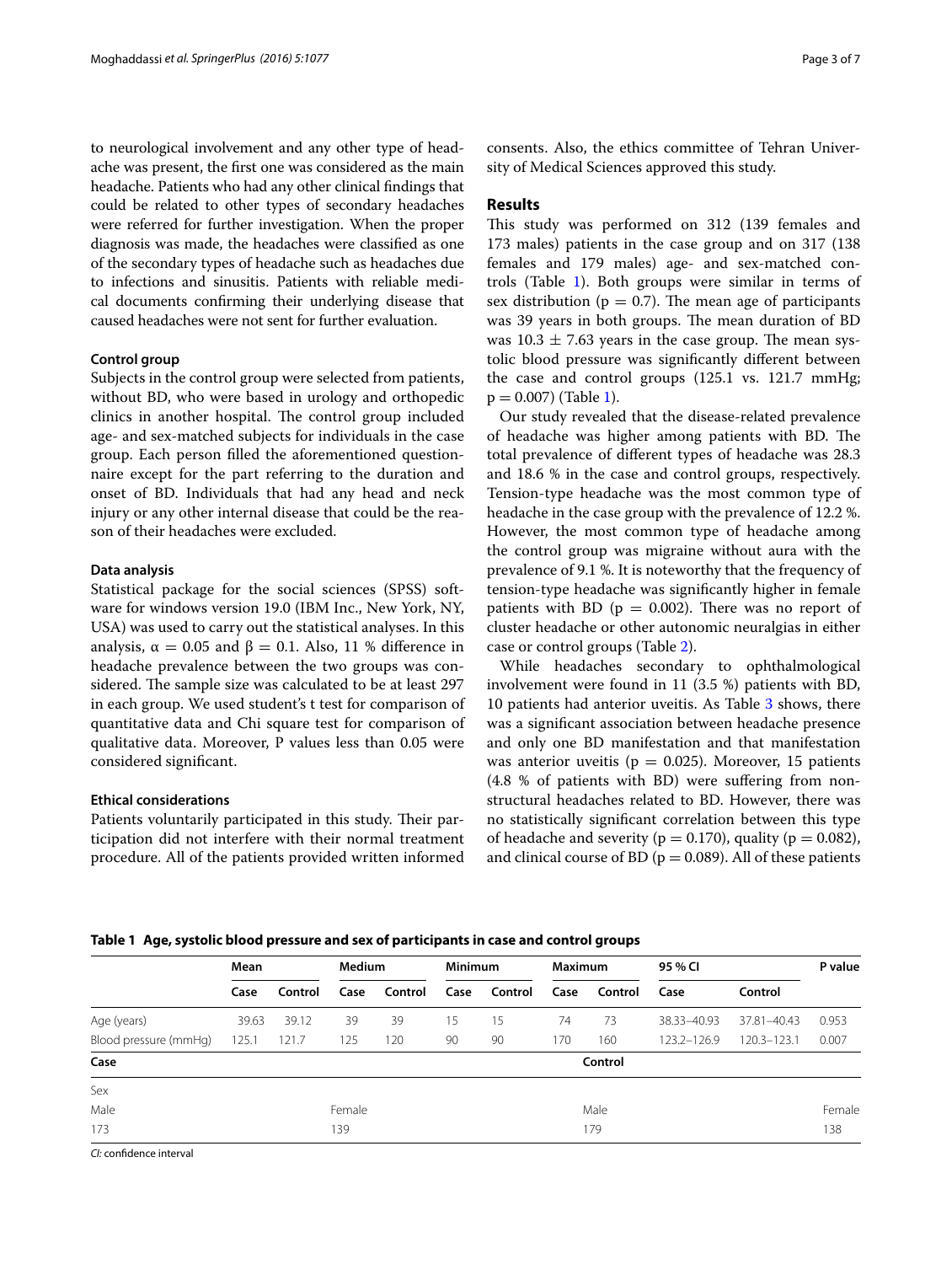|                                       | $Case (n = 312)$ | Control ( $n = 317$ ) | Odds ratio | 95 % CI       | P value |
|---------------------------------------|------------------|-----------------------|------------|---------------|---------|
| Overall frequency of headaches, n (%) | 120 (28.3 %)     | 59 (18.6 %)           | 2.73       | $1.9 - 3.9$   | >0.01   |
| Migraine with aura, n (%)             | 12 (3.8 %)       | $8(2.5\%)$            |            | $0.6 - 3.8$   | 0.345   |
| Migraine without aura, n (%)          | 35 (11.2 %)      | $29(9.1\%)$           | 1.2        | $0.7 - 2.01$  | 0.391   |
| Tension-type headache, n (%)          | 38 (12.2 %)      | 20 (6.3 %)            | 2.05       | $1.17 - 3.62$ | 0.011   |

<span id="page-3-0"></span>**Table 2 Frequency and types of headaches in case and control groups**

*CI:* confidence interval

## <span id="page-3-1"></span>**Table 3 Manifestations of Behcet's disease and correlations with headache**

| Behcet's disease symptoms | Overall                  | Headache       |                | P value        |       |
|---------------------------|--------------------------|----------------|----------------|----------------|-------|
|                           |                          |                | $\ddot{}$      |                |       |
| Anterior uveitis          | $+$                      | 152            | 89             | 63             | 0.025 |
|                           |                          | 160            | 104            | 56             |       |
| Posterior uveitis         | $+$                      | 188            | 116            | 72             | 0.944 |
|                           |                          | 124            | 77             | 47             |       |
| Retinal vasculitis        | $^{+}$                   | 151            | 99             | 52             | 0.192 |
|                           |                          | 161            | 94             | 67             |       |
| Macular edema             | $^{+}$                   | 19             | 9              | 10             | 0.180 |
|                           |                          | 293            | 184            | 109            |       |
| Decrease of visual acuity | $+$                      | 45             | 24             | 21             | 0.203 |
|                           |                          | 267            | 169            | 98             |       |
| Genital aphthous          | $^{+}$                   | 175            | 104            | 71             | 0.318 |
|                           |                          | 137            | 89             | 48             |       |
| Erythema nodosum          | $^{+}$                   | 77             | 52             | 25             | 0.238 |
|                           |                          | 235            | 141            | 94             |       |
| Pseudofolliculitis        | $^{+}$                   | 124            | 83             | 41             | 0.134 |
|                           |                          | 188            | 110            | 78             |       |
| Cellulitis                | $^+$                     | 1              | 1              | $\Omega$       | 0.432 |
|                           |                          | 311            | 192            | 119            |       |
| Vasculitis                | $^+$                     | $\overline{2}$ | $\overline{2}$ | 0              | 0.265 |
|                           |                          | 310            | 191            | 119            |       |
| Aneurysm                  | $^+$                     | 1              | 1              | 0              | 0.432 |
|                           |                          | 311            | 192            | 119            |       |
| Arthritis                 | $^{+}$                   | 140            | 82             | 58             | 0.582 |
|                           |                          | 171            | 110            | 61             |       |
| Superficial and deep      | $^{+}$                   | 17             | 15             | $\overline{2}$ | 0.451 |
| phlebitis                 | $\overline{\phantom{0}}$ | 294            | 177            | 117            |       |
| Central nervous system    | $^{+}$                   | 16             | 11             | 5              | 0.553 |
| involvement               | $\equiv$                 | 195            | 181            | 114            |       |
| Seizure                   | $^+$                     | 6              | 5              | 1              | 0.272 |
|                           |                          | 305            | 187            | 118            |       |
| Meningoencephalitis       | $^+$                     | 1              | 1              | 0              | 0.432 |
|                           |                          | 311            | 192            | 119            |       |
| Involvements of other     | $^{+}$                   | 10             | $\overline{4}$ | 6              | 0.148 |
| organs                    | $\overline{\phantom{0}}$ | 310            | 189            | 113            |       |

P values with italic font means they are significant (P values less than 0.05 were considered significant)

had normal magnetic resonance imaging (MRI) results and thus, were not diagnosed with NBD.

Interestingly, 15 patients with BD who did not suffer from headaches at the time of the study and were consequently not considered as cases of headache in the current study were found to have had a history of neurological involvement in the course of their BD. To be more precise, seven patients had a history of appropriately treated cerebral venous sinus thrombosis, four other patients were identified to have a history of brain stem involvement, three others had brain parenchymal lesions and another patient developed Behcet's meningoencephalitis, as the primary presentation of BD, which was fully treated and did not recur.

The onset of headache was found to be years after the onset of BD in 58 % of patients. On the contrary, 20 % of the patients recalled having headaches years before they were diagnosed with BD. Moreover, 22 % of the cases reported the onset of headaches to be simultaneous with or within 6 months of BD diagnosis. The association between the onset of BD and timing of headaches was not statistically significant ( $p = 0.069$ ).

Consumption of medications was another issue of interest. According to the performed analyses, the prevalence of headaches was not significantly different between patients who received prednisolone at a dose of 7.5 mg/kg daily and those who did not consume prednisolone. On the other hand, although the prevalence of headache was about 2 times higher in patients receiving 7.5 mg/kg daily and more (32.5 vs. 67 %), this difference was not statistically significant ( $p = 0.10$ ).

Some patients of both the case and control groups (about 15 %) received specific treatment for their headaches and the two groups were not significantly different in this regard (Table  $4$ ).

In addition, headache frequency was not significantly associated with human leukocyte antigen (HLA) B51, HLA B5, and positive pathergy test ( $p = 0.15$ , 0.57, and 0.99, respectively).

The number of individuals with a positive family history of headache, especially migraine and tension-type headache, was not significantly different between the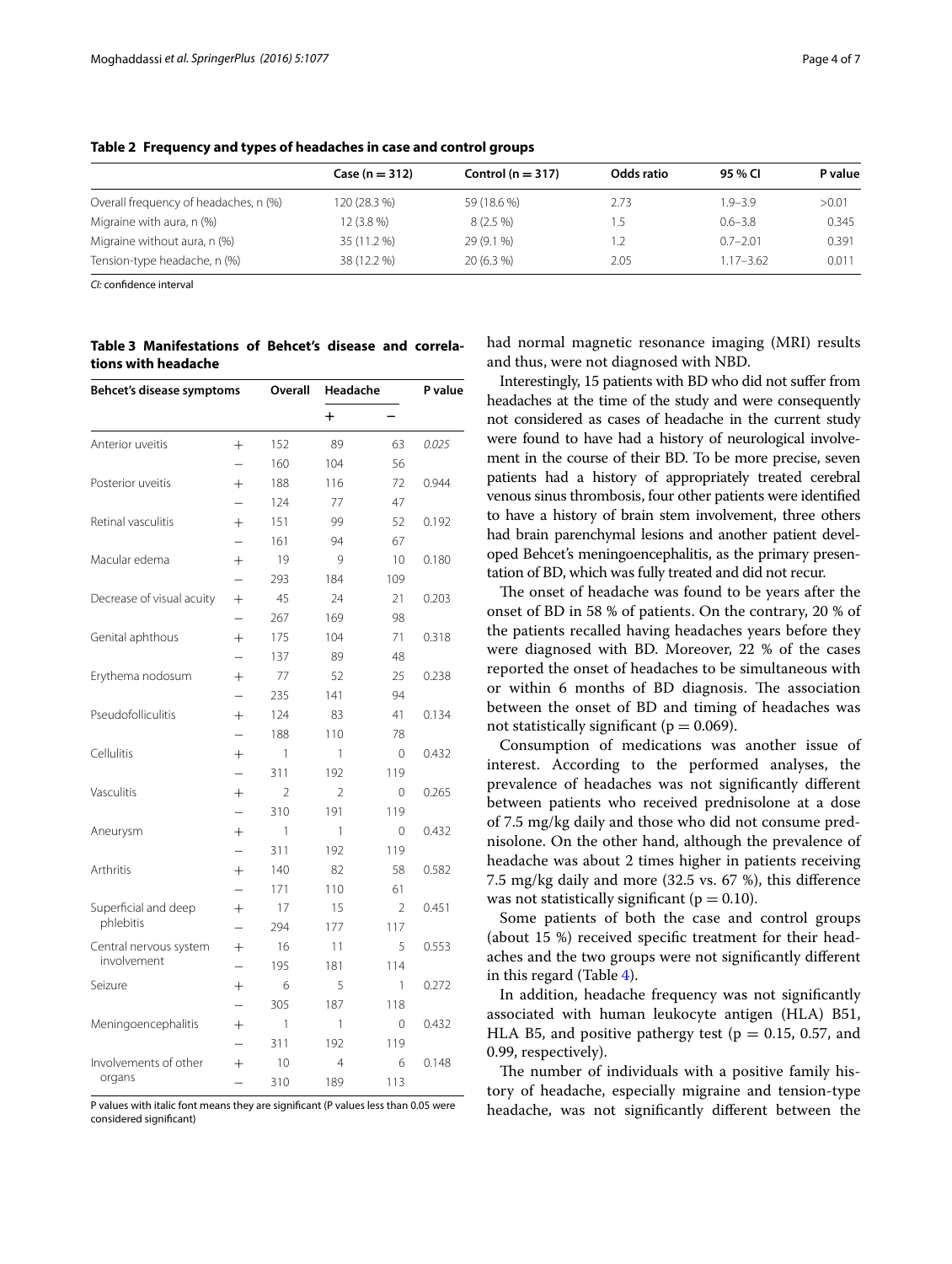|                                     | Frequency in case<br>group, $n$ $(\%)$ | <b>Frequency in control</b><br>group, $n$ $(\%)$ | Odds ratio | 95 % CI       | P value |
|-------------------------------------|----------------------------------------|--------------------------------------------------|------------|---------------|---------|
| Specific treatment for the headache | 18 (15.1 %)                            | $9(15.3\%)$                                      | 0.99       | $0.4 - 2.3$   | 0.980   |
| OTC analgesics                      | 58 (48.7 %)                            | 43 (72.9 %)                                      | 0.35       | $0.18 - 0.69$ | 0.002   |
| No treatment                        | 43 (36.1 %)                            | $7(11.9\%)$                                      | 4.2        | 17–100        | 0.001   |

<span id="page-4-0"></span>**Table 4 Drugs used for headache in the case and control groups**

*OTC:* over the counter, *CI:* confidence interval

<span id="page-4-1"></span>**Table 5 Family history of headaches in the case and control groups**

|              | Family history, n |                 | Odds  | 95 % CI       | P value |  |
|--------------|-------------------|-----------------|-------|---------------|---------|--|
|              | Positive          | <b>Negative</b> | ratio |               |         |  |
| Case         |                   |                 |       |               |         |  |
| Headache $+$ | 28                | 92              | 1.86  | $1.03 - 3.34$ | 0037    |  |
| Headache —   | 27                | 165             |       |               |         |  |
| Control      |                   |                 |       |               |         |  |
| Headache $+$ | 18                | 41              | 2.54  | 1 32-488      | 0.004   |  |
| Headache —   | 38                | 220             |       |               |         |  |
|              |                   |                 |       |               |         |  |

*CI:* confidence interval

case and control groups ( $p = 0.99$ ). However, it was significantly higher in individuals complaining from headaches in each group (Table [5](#page-4-1)).

We also compared 150 normotensive BD patients to 191 controls who had normal systolic blood pressure. The rate of headache in these groups was 59 and 41 %, respectively ( $p = 0.001$ ; 95 % confidence interval: 1.4–3.8; odds ratio  $= 2.3$ ).

## **Discussion**

BD is a multi-organ disease and the clinical features are mainly of mucocutaneous and ophthalmological origins (Davatchi et al. [2010\)](#page-6-14). The most frequent early manifestations of neurological involvement in BD are gait disturbance, dysarthria, and headache (Yoon et al. [2014](#page-6-19)). As in any other population, headache is one of the most common symptoms of patients with BD. However, the prevalence of recurrent headache in BD has been estimated to be 82.5 %, with the features of migraine headache being the most dominant. In fact, headache can be a sign of neurological involvement in BD or may arise independently in the course of BD (Ashjazadeh et al. [2003](#page-6-20)).

The characteristics of primary headaches such as migraine, tension-type and cluster headaches, secondary headaches like those following ophthalmological involvement and non-structural headaches related to BD have been a field of interest in many studies. Meanwhile, the rarity and specific geographical distribution of BD have resulted in studies with small sample size. In this current, large-scale, cross-sectional study we found the overall prevalence of headache to be higher in patients with BD. Although similar to a previous study in our center, (Sikaroodi et al. [1992\)](#page-6-16) the total prevalence of 28.3 % observed in our study was in contrast with studies in the United Kingdom (Kidd [2003](#page-6-17)), Italy (Monastero et al. [2003\)](#page-6-15) and Turkey (Turkish Headache Epidemiology Study Group [1998](#page-6-21)), which all reported rates above 60 %.

Our study revealed tension-type headaches to be significantly more frequent among patients with BD than the control group. Sikaroodi et al. [\(1992](#page-6-16)) suggested similar findings. The frequency of non-structural headaches was found to be one-third of that reported in the study carried out in Turkey (Turkish Headache Epidemiology Study Group [1998](#page-6-21)). Patients with this kind of headache had a normal MRI and neither did they meet the criteria of the IHS nor had they any other underlying conditions that could be related to the headache. Additionally, we found no significant correlation between the onset of these headaches and other systemic symptoms such as aphthous ulcers.

Previous studies reported a link between blood pressure and headache (Harandi et al. [2013;](#page-6-22) Fagernaes et al. [2015](#page-6-23)). In the current study, the mean systolic blood pressure was significantly higher in patients with BD. This might be due to consumption of prednisolone or atherogenic pathologies of BD. In order to make sure that the difference in blood pressure does not cause dissimilarity in prevalence of headache among the case and control groups, we compared 150 patients with BD to 191 controls who had normal systolic blood pressure. Despite the similarity in blood pressure, the prevalence of headache was higher in BD group.

The frequency of uveitis-related headaches was found to be 3.5 % in this study, which was in agreement with other studies (Monastero et al. [2003](#page-6-15); Kidd [2003](#page-6-17)). However, uveitis was the only symptom that established a significantly positive correlation with the general frequency of headaches in patients with BD.

The hypothesis that prednisolone reduces the prevalence of headache in BD was not confirmed in our study. This might be a result of the difference between the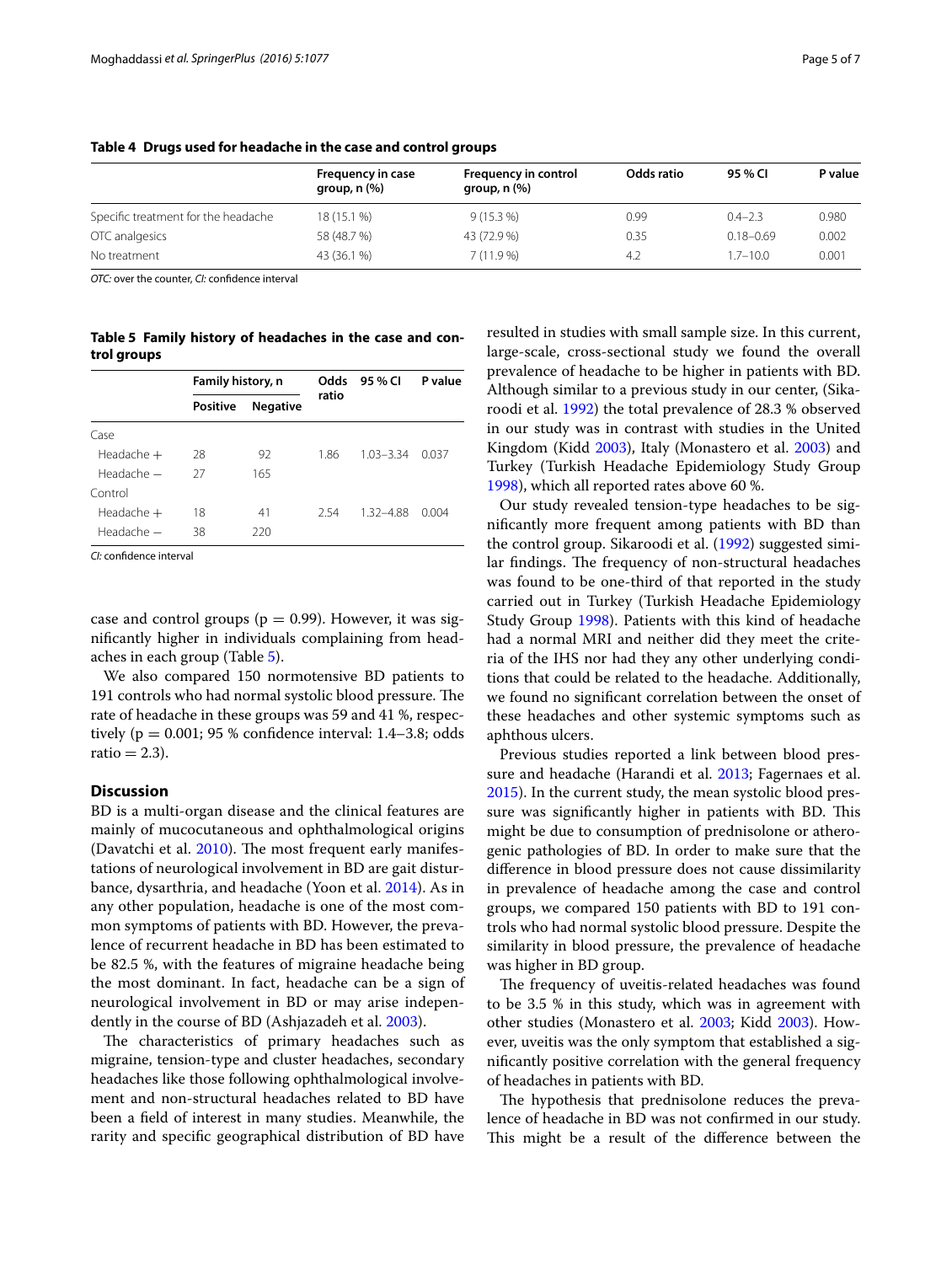generally prescribed doses of prednisolone for patients with BD and doses required for treatment of headache. Prednisolone is rarely ordered for patients with headaches that do not respond to any other treatment. The usual dosage is at least 30 mg/daily for 2 weeks. Therefore, it seems rational that the common doses of prednisolone used for treatment of BD (7.5–15 mg/daily) exert a weak effect on headaches.

In some of our cases, an association was found between history of neurological involvement of BD and headache. Headaches were completely resolved after the treatment of neurological involvement. Although there was no significant association between NBD and headache prevalence, 15 out of 16 patients with neurological involvement reported history of severe headaches before the initiation of treatment for neurological lesions. After inquiring about the history of headache at the time of the neurological involvement, the relationship was found to be significant ( $p = 0.0001$ ), with an odds ratio of 1.23. These findings are consistent with previous studies considering headache as the most common symptom in NBD (Ashjazadeh et al. [2003\)](#page-6-20).

While in the United Kingdom 15 % of patients with BD are referred to hospitals to receive related medicine for headaches, (Kidd [2003\)](#page-6-17) the referral rate turned out to be 5 % in our study. However, other reports in the country (Iran) have estimated a rate of 15 %. Considering social facilities in Iran, good insurance coverage and different levels of referral, 15 % does not seem that remarkable.

Our study revealed that the rate of treatment by over the counter analgesics versus non-medical treatments for headaches in BD was significantly different between the case and control groups. This might be due to lack of compliance of BD patients with receiving additional medicine, ergo their higher rate of applying non-medical treatments.

To be noted, in this study we found no specific pattern for intensity, characteristics, or localization of headaches in BD patients. Perhaps larger multi-center trials in the future can reveal any possible relationships between BD severity and duration and its major and minor symptoms and the above-mentioned variables of tension-type headache and migraine and even outline potential causal/temporal correlations. This feat has been achieved for other pain and rheumatologic disorders such as fibromyalgia syndrome and temporomandibular pain disorder (Giamberardino et al. [2015](#page-6-24); Dahan et al. [2015\)](#page-6-25).

The strengths of the current study were the large randomly selected population and the use of validated diagnostic criteria for headaches. As a limitation, the study was conducted on patients in a referral center and this might have rendered a lower coverage compared to a multi-center study.

## **Conclusions**

The overall prevalence of headache, especially tensiontype headache, tends to be higher in patients with BD. Although headaches are among the most common complaints of BD patients, they are usually not appropriately considered and managed by their responsible physician.

#### **Abbreviations**

BD: Behcet's disease; NBD: neuro-Behcet's disease; ICHD-2: international classification of headache disorders, second edition; IHS: international headache society; SPSS: statistical package for the social sciences; MRI: magnetic resonance imaging.

#### **Authors' contributions**

MM (Moghadasi), MT, HH and FS jointly conceived and designed the study. HH and SD interviewed and examined the patients. MM (Moghadasi), MT and FS supervised the medical interviews and examinations. HH and SD carried out the data analysis. MT, SD, SRJ and MM (Mozafari) drafted the manuscript. MM (Moghadasi), MT, FS, SRJ and MM (Mozafari) critically revised the manuscript for important intellectual contents. All authors read and approved the final manuscript.

#### **Author details**

<sup>1</sup> Rheumatology Research Center, Tehran University of Medical Sciences, Tehran, Iran.<sup>2</sup> Headache Department, Iranian Center of Neurological Research, Neuroscience Institute, Tehran University of Medical Sciences, Tehran, Iran.<sup>3</sup> Department of Neurology, Neurology Ward, Sina Hospital, Tehran University of Medical Sciences, Hassan Abad Square, Tehran 1136746911, Iran. <sup>4</sup> Department of Neurosurgery, Birjand University of Medical Sciences, Birjand, Iran.<sup>5</sup> Skin Research Center, Shahid Beheshti University of Medical Sciences, Tehran, Iran.<br><sup>6</sup> Department of Clinical Nutrition and Dietetics, Faculty of Nutrition and Food Technology, Shahid-Beheshti University of Medical Sciences, Tehran, Iran.

#### **Acknowledgements**

We would like to thank the staff of the multidisciplinary BD outpatient clinic, Rheumatology Research Center and Headache Research Center, all affiliated to Tehran University of Medical Sciences, for providing us with an excellent environment for research.

#### **Competing interests**

The authors declare that they have no competing interests.

#### **Availability of data and materials**

The data will not be shared due to inadvertent deletion of datasets in the computer of the corresponding author. The mentioned datasets could not be recovered and are, unfortunately, permanently lost. We sincerely apologize for this inconveniency.

#### **Funding**

The Authors declare no support from any organization for the submitted work; no financial relationships with any organizations that might have an interest in the submitted work in the previous 3 years; no other relationships or activities that could appear to have influenced the submitted work. This research received no specific grant from any funding agency in the commercial or not-for-profit sectors.

#### **Ethics approval**

The ethics committee of Tehran University of Medical Sciences approved this research from an ethical point of view.

#### **Ethics, consent and permissions**

We hereby declare that every single individual in this study participated on their own will and written, informed consents were obtained for this matter.

Received: 13 June 2016 Accepted: 30 June 2016Published online: 13 July 2016